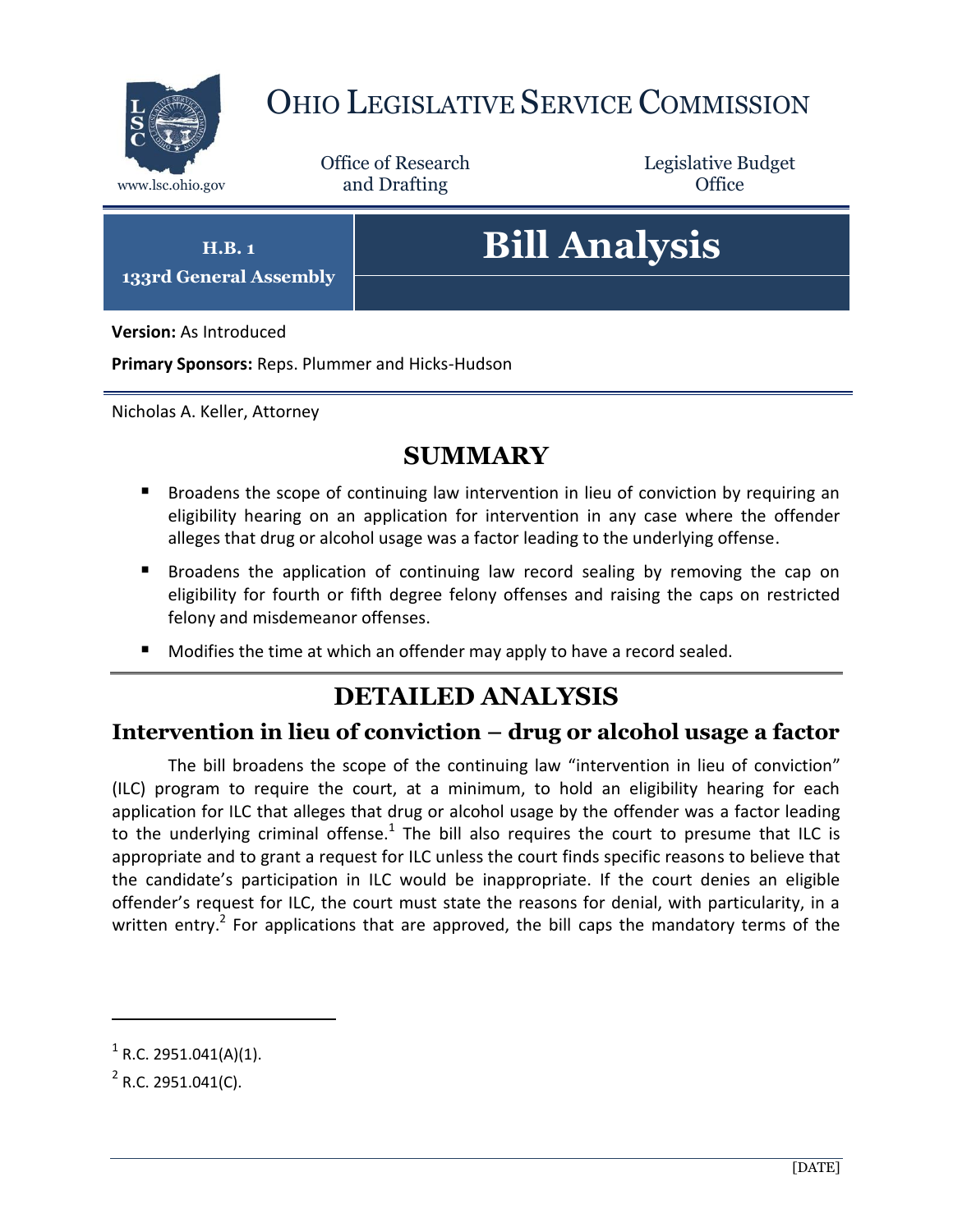plan at no more than five years. Continuing law requires every plan to require the offender to do at least all of the following for at least one year from the date the court grants ILC: <sup>3</sup>

- Abstain from the use of illegal drugs and alcohol;
- **Participate in treatment and recovery support services;**
- Submit to regular random drug and alcohol testing.

The bill also narrows the scope of ILC by making an offender charged with a felony sex offense ineligible for ILC. Continuing law already prohibits an offender charged with a first, second, or third degree felony or an offense of violence from being eligible. $^{\text{4}}$ 

#### **Background – Intervention in lieu of conviction**

Under continuing law, if an offender is charged with a criminal offense, and the court has reason to believe that drug or alcohol usage by the offender was a factor leading to the offense, the court may accept, prior to the entry of a guilty plea, the offender's request for intervention in lieu of conviction. If a request is approved by the court, the court must accept the offender's plea of guilty and waiver of rights to a speedy trial and preliminary hearing, and other procedural rights. The court then may stay all criminal proceedings and order the offender to comply with the terms and conditions of a court-ordered intervention plan. If the court finds that the offender has successfully completed the intervention plan, the court must dismiss the proceedings against the offender with no adjudication of guilty or criminal conviction. The court may order that records related to the offense in question be sealed.<sup>5</sup>

#### **Sealing a record of conviction**

#### **Expansion of eligible offenders**

The bill expands the law that allows an offender to have conviction records sealed so that more offenders are eligible to have their records sealed.

First, the bill eliminates a cap on the number of fourth and fifth degree felonies that an offender is eligible to seal. Under current law, an offender convicted of more than five felonies of any degree is not eligible to have the offender's record sealed. Under the bill, there is no cap on the number of fourth and fifth degree felonies and misdemeanors that may be sealed so long as those offenses are not offenses of violence or felony sex offenses.<sup>6</sup>

The bill also expands the alternative sealing provision that currently allows an offender to whom the above sealing provision does not apply, to seal one felony conviction, up to two misdemeanor convictions, or one felony conviction and one misdemeanor conviction. Under

 $\overline{a}$ 

 $3$  R.C. 2951.041(D).

 $^4$  R.C. 2951.041(B)(2).

 $<sup>5</sup>$  R.C. 2951.041.</sup>

 $^6$  R.C. 2953.31(A)(1)(a).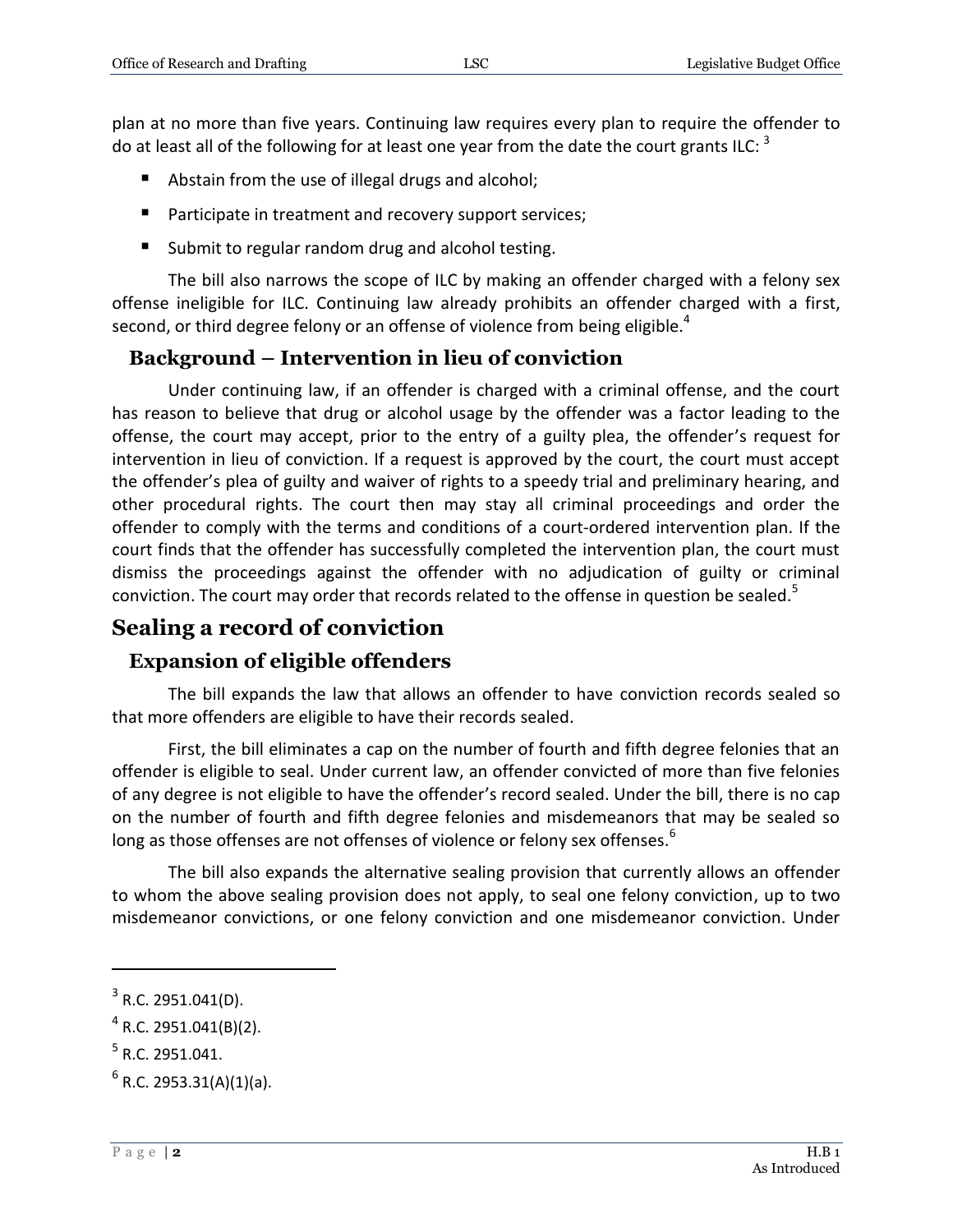the bill, a person who cannot utilize the above sealing provision may have not more than two felony convictions, not more than four misdemeanor convictions, or not more than two felony convictions and two misdemeanor convictions sealed.<sup>7</sup>

The following criminal records may not be sealed under continuing law:<sup>8</sup>

- Convictions when the offender is subject to a mandatory prison term;
- Convictions for rape, sexual battery, unlawful sexual conduct with a minor, gross sexual imposition, sexual imposition, pandering obscenity involving a minor, pandering sexually oriented material involving a minor, illegal use of a minor in a nudity-oriented material or performance, or various traffic laws;
- Convictions of an offense of violence when the offense is a first degree misdemeanor or felony and is not a first degree misdemeanor riot, assault, or inciting to violence, or inducing panic offense;
- **Convictions on or after October 10, 2007, of importuning or a municipal ordinance** similar to that offense;
- Convictions on or after October 10, 2007, of voyeurism, public indecency, compelling prostitution, promoting prostitution, procuring, disseminating matter harmful to juveniles, displaying matter harmful to juveniles, pandering obscenity, or deception to obtain matter harmful to juveniles when the victim was a person under 18 years old;
- Convictions of a first degree misdemeanor or felony offense against a victim who was 16 years old or younger, other than convictions for nonsupport or contributing to nonsupport of dependents;
- Convictions for first degree felonies or second degree felonies;
- $\blacksquare$  Bail forfeitures in traffic cases.

#### **Timing of application**

The bill modifies the time at which an offender may apply to have a record sealed, such that an offender convicted of a third degree felony may apply at the expiration of three years after the offender's final discharge, and an offender convicted of a fourth or fifth degree felony or a misdemeanor may apply at the expiration of one year after final discharge.<sup>9</sup>

Under current law, application may be made at the one of the following times:<sup>10</sup>

 $\overline{a}$ 

 $7$  R.C. 2953.31(A)(1)(b).

 $^8$  R.C. 2953.36, not in the bill.

 $^{9}$  R.C. 2953.32(A)(1)(a) and (b).

 $10$  R.C. 2953.32(A)(1)(a), (b), and (c).